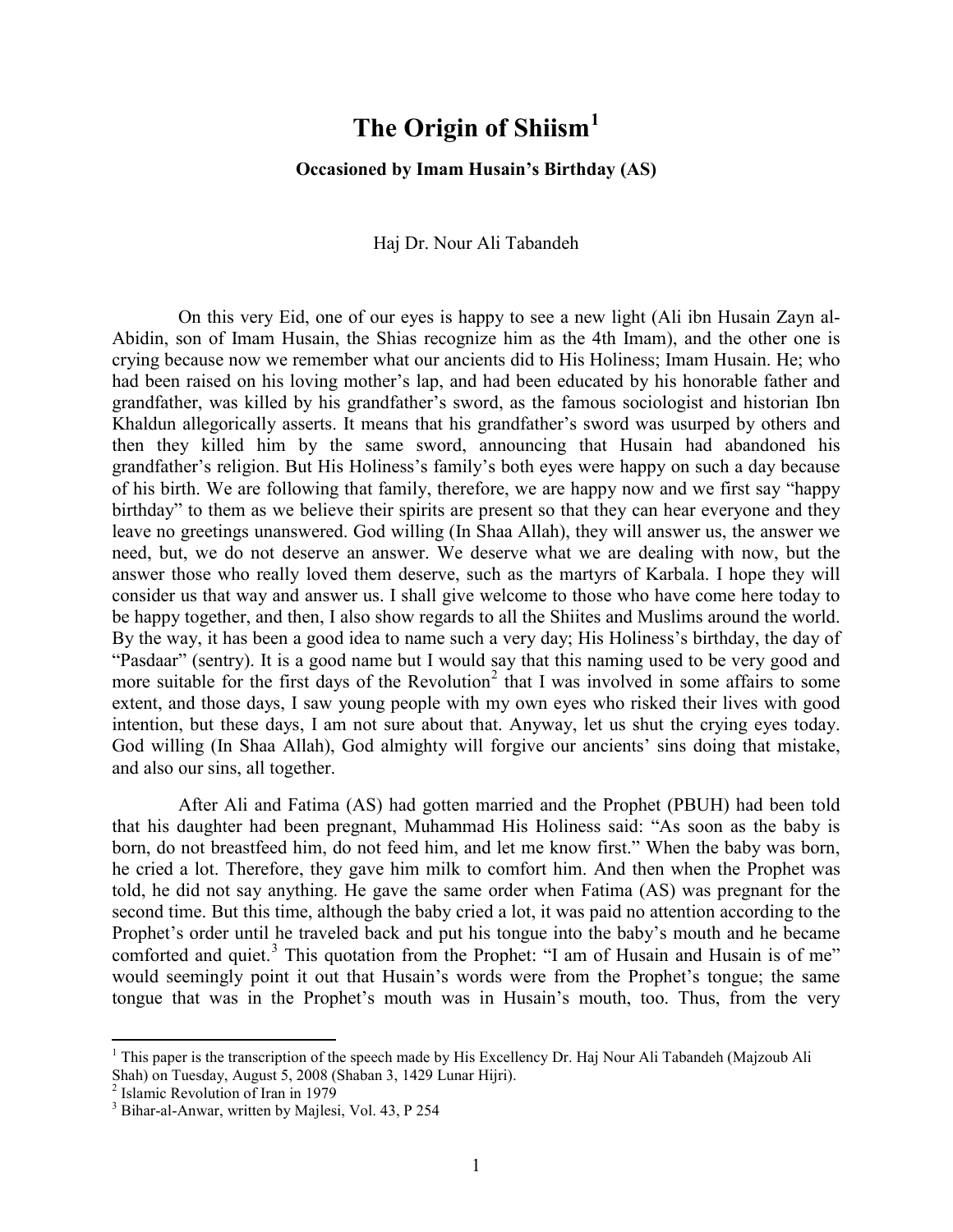beginning of Husain's birth, the Muslims thought that the Prophet had foreseen a special role for the baby because he had said: "Do not feed him until I have come back".

In the happening of Karbala, number of the fallen was only about seventy two and as a critic once said: Why on earth has this tragic event affected the world so greatly, while millions of people are being killed in wars? It means, there are not as many books about the other wars in the history of Islam and also all the wars altogether as there have been about the event of Karbala and yet, the tragedy of Karbala among the Shiites is talked about as the story that will never be old.

> Although the grief of love is not but a single story When I hear it from every tongue, it sounds innovatory<sup>4</sup>

That disaster happened in a special epoch of history of Islam. In the history of Iran, it is talked a lot about the fall and rise of dynasties and kings. These changes have always taken place in turning points but after a while the same routine would get back, but after the event of Karbala and what happened to Imam Husain, a new era began in the history of Islam so that many orientalists believe this event and turning point to be the beginning of Shiism history. The reason is that they pay attention to Islam only on its exterior, and they judge like this because they have not seen the word "Shiism" in the early Islamic books. Although it is true that the main reason of demonstrating Shiism was Imam Husain's life and activities after the Umayyad had risen and fought against Islam, it is a mistake to assume Shiism as a political party just because today's world has become like everything is thought to be political. Today, as we can see, it has become like when someone smiles at someone else, it will have a political interpretation, but in fact, someone might have tingled the smiling person at that moment. Or, if someone frowns at someone else, it may mean that the political situation will change; in fact, the frowning person might have had a bodily pain at that moment. Unfortunately, everything has become politics and has found a political interpretation and it is especially dangerous in cultural and opinion affairs. Also, about the Shiism, those who research consider it as a political party or group and are investigating to find when this party formed.

As a matter of fact, Shiism has been an intellectual group inside the Islam and is basically the real Islam. Shiism has stood like a strong man against a devastating flood which ruins and annihilates everything and has offered his hand to those who can reach him to be saved and in order not to let them be lost. This is Shiism. This Shiism has stood against crises and revolutions in today's world and saves whatever God has determined to save. According to the descent verse "Then as for the scum, it will fade away as a worthless thing"<sup>5</sup> and "What benefits people stays and lasts."<sup>6</sup>.

When the holy Prophet was appointed, his invitation seemed strange and unusual for some people at first. A man, who had been known as an honest, trustworthy and caring together with other transcendental codes of ethics, who all people, even idolaters would want such a

يك قصه بيش نيست غم عشق وين عجب كز هر زبان كه ميشنوم نا مكرّر است

<sup>4</sup> Khwāja Shams-ud-Dīn Muhammad Hāfez-e Shīrāzī , known by his pen name Hāfez, was a Persian poet:

<sup>5</sup> The Quran, Al-Rad (The Thunder), 17: **َّماَأَ َُد ف َ ُب َّ الزب ُ َفـي َفاء َ ْذه ج**

 $^6$  The Quran, Al-Rad (The Thunder), 17: فَإِنَّةٌ فِي الأَرْضِ (The Thunder) تَفَعُ النَّاسَ فَيَمْكُثُ فِي الأَرْضِ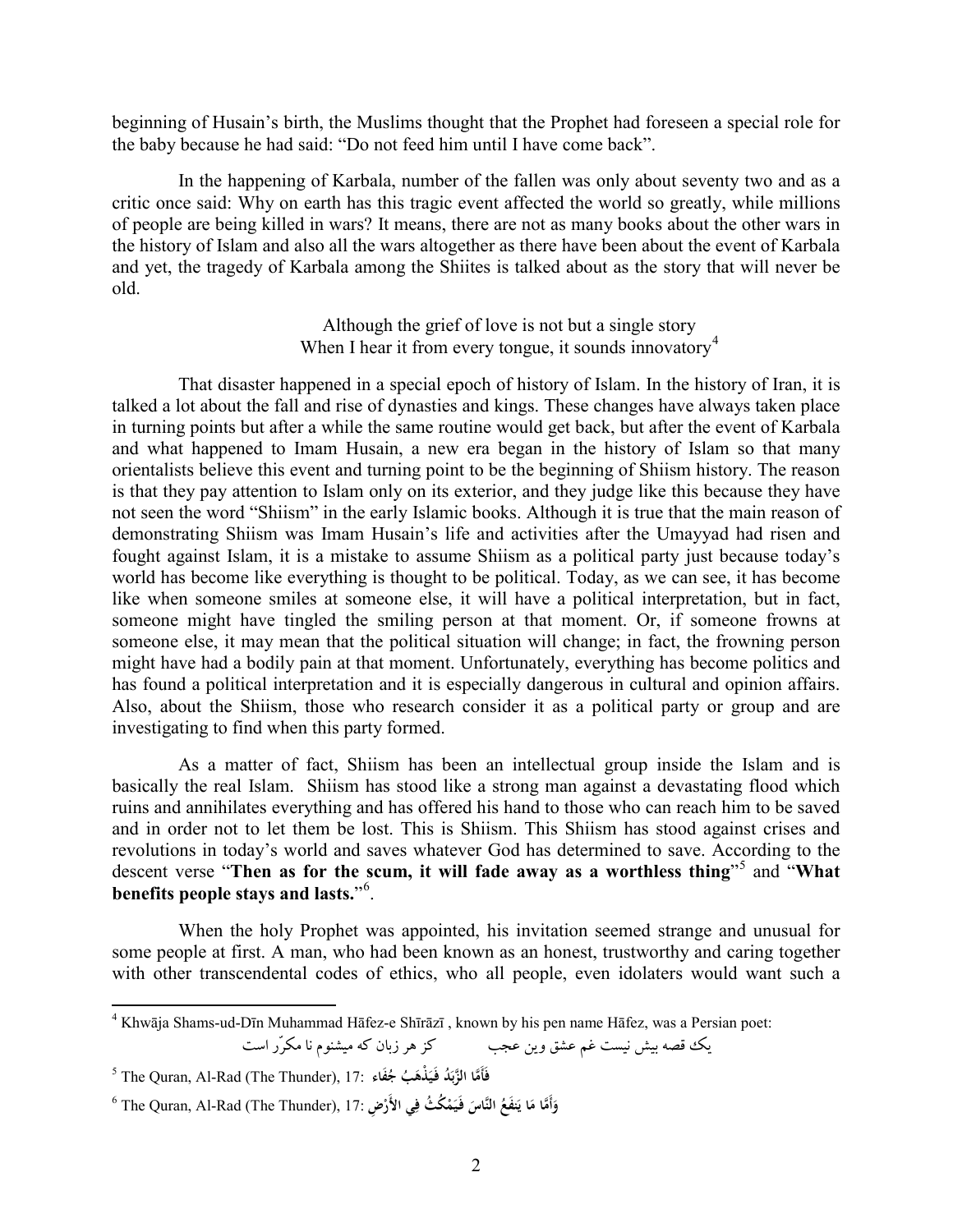person to rule, appeared and spoke such words, just like a piece of jewelry which is fallen down on a dirty ground and God picked it with his hand, washed it and showed it to Arabs, and said: "This is the jewelry you asked for, one who is among you and belongs to you." This way, a new era began. In the last twenty three years of the Prophet's life, people were in comfort and knew God. After the Prophet passed away, at the time of Abu Bakr and Omar, those Muslims who paid attention only to the exterior of Islam did not see any problem with it and therefore, imagined that they were definitely following the true way, whereas, we know at the moment that problems emerged from those very days. Since Ali (AS) saw that the Islamic laws were applied outwardly, he did not protest, because most people did not deserve to go through the inward of Islam. Omar made an effort to assign a successor in the last days of his life. He realized that most of "The Promised Ten" (those who were promised the heaven by the Prophet, according to the Sunnite's narrative) were alive, such as Ali, Othman, Talhah, Zubayr, Abd al-Rahman ibn Awf, Sa'id (ibn Zayd) and Abu 'Ubaidah. Of course, the Shiites do not believe this narrative to be valid and they think it was not like the Prophet promised them the heaven. Even if it had been true and the Prophet had said such a thing, by the time that he said such a thing, surely those men would have been heavenly-mannered, they were like heavens when the Prophet spoke those words, but after that, only God knows. Omar thought about those who were alive like: Abd al-Rahman ibn Awf is rich and wealthy, Talhah and Zubayr are so interested in ruling. He misunderstood two characteristics in Ali: First, Ali is witty and uses a lot of humor, thus he will be misjudged- as Omar was very strict and serious, and it has never been said that he ever made fun- second, Ali is too greedy toward the caliphate. This latter opinion of his was incorrect. To reject this accusation and to defend Ali (AS), at the end of Masnavi Manavi, Book 1, Mevlana wrote the following poems in Farsi which are probably of the most beautiful poems in admiration of His Holiness:

> He who ignores the needs of his body like that How can he be so greedy toward caliphate and kingdom? To guide the kings into reaching the right verdict, To inspire the king from time to time, To grow the tree of caliphate to bear fruit, Uninterestedly but sincerely he devotes efforts to the governing body<sup>[7](#page-2-0)</sup>

Ali (AS) always said: "I deserve the caliphate", but he never said: "elect me as the caliph". He said: "The Prophet assigned a caliph, whoever he elected shall be the caliph". And it was not because he had been interested in the caliphate. It was because he said to Ibn Abbass sometime later when he was the caliph: "These worn-out shoes of mine are worth more than ruling over you".<sup>[8](#page-2-1)</sup> During his caliphate, he wished to die many times, it means he begged God to bring him death and said: "My keenness to death is more than that of a baby to the mother's

<span id="page-2-0"></span><sup>7</sup> Masnavi-I Ma'navi, Book I, P 158, 3960-3962, corrected by Towfiq Sobhani, Rozaneh Publishing, 1999:

| حرص میری و خلافت کی کند؟     | آنک او تن را بدین سان پی کند    |  |
|------------------------------|---------------------------------|--|
| تا امیران را نماید راه و حکم | زان به ظاهر کوشد اندر جاه و حکم |  |
| تا دهد نخل خلافت را ثمر      | تا امیری را دهد جانی دگر        |  |

<span id="page-2-1"></span><sup>8</sup> Nahj al-Balagha, collected by Sharif Razi, corrected by Sobhi al-Salih, Beirut, 1980, sermon 33:

**ّ واالله عل) احب لهی (الن الی من امارتکم ّ**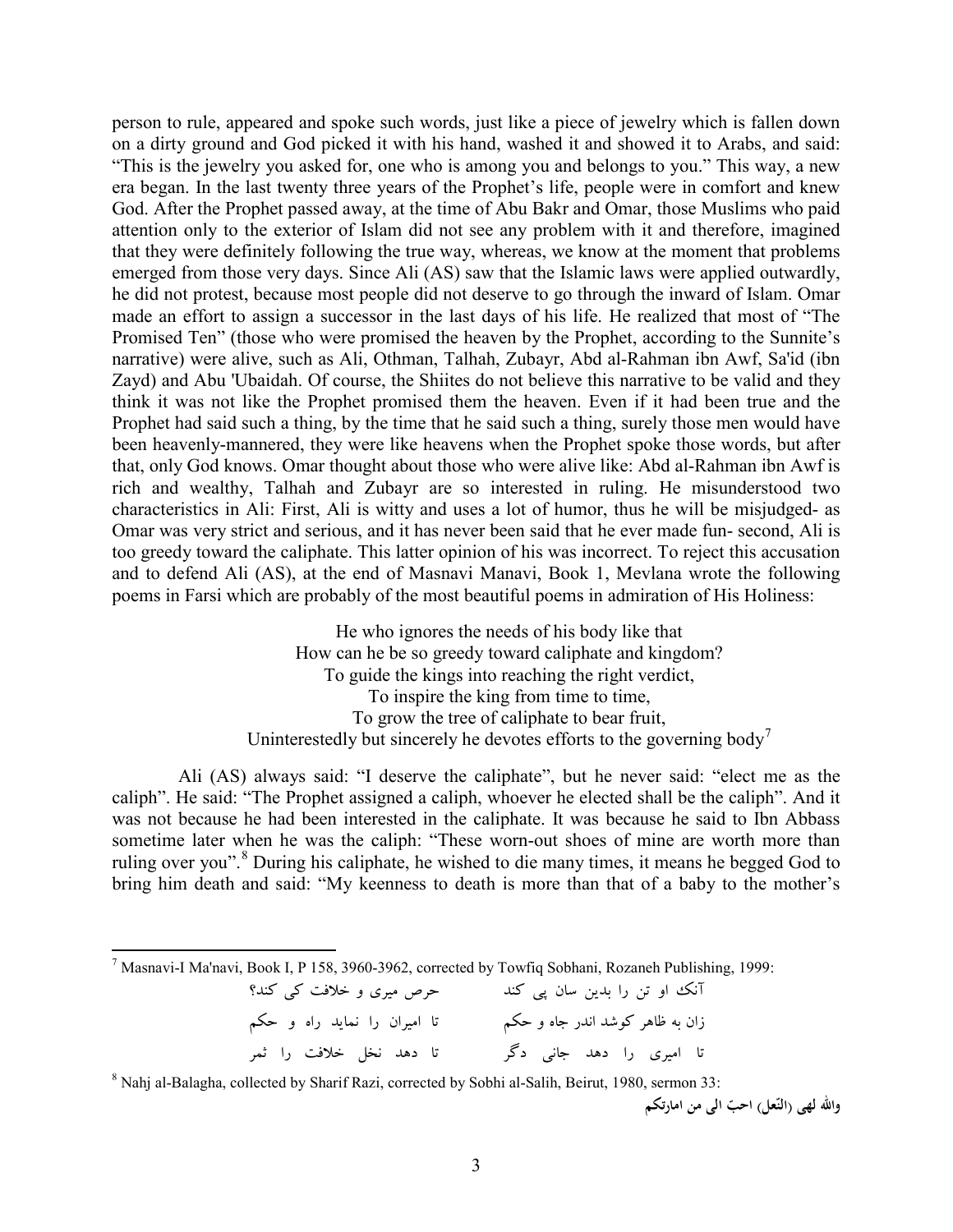breast".<sup>[9](#page-3-0)</sup>

Anyway, the Muslims made a big mistake (misjudging Ali), but at least the exterior of Islam was being observed in that period. At the Prophet's period, the inner and the outer parts of Islam were ruling. At the time of the first two caliphs, the outer side of Islam had been protected but after that period, it was faded away. And at the time of Othman, and then of the Umayyad, it gradually disappeared. Before that period, the Shiite had been called Shiite of Ali. The Shiites were those who said that the Prophet had said: "He whose master is I, so this Ali shall be his master". We, too, are the followers- literally, the Shiite of Ali. But this saying was not based on a political thought. It was not like our time that there are four or five parties, and one says this party deserves more to take the office and others say that another does. Some orientalists believe the Shiites to be those who believed Ali deserved the office more. This is a political-party kind of thought. Because they think Shiism and also Sufism are basically separated from Islam and they are looking for the origin of these two in the history of Islam. Berje Vachon; my professor of Islamic law when I was studying in France, clearly said: "Since we believe Shiism is different from Islam and it belongs to the Orientalism Department, thus, we look at it that way if we want to research into the Shiism".

The Shiism is a divine affair and a divine thought which has existed as the inner of Islam at the very beginning. But the very core of the Shiism started after the Prophet's passing, when a group headed by Ali (AS) believed that: "the Prophet allocated the caliphate to Ali and the divine caliphate is not something we decide upon, only God does. Thus, God has made Ali as the caliph via His Prophet". That is why the preceding caliphs; Abu Bakr, Umar and Uthman, called themselves the caliphs of the Prophet of Allah. But in our opinion, Ali (AS) had acknowledged himself as the caliph of Allah since the very beginning. God had said: "We always make a caliph on the earth<sup> $510$  $510$ </sup> and He made Ali the caliph. But, the caliphate allocation had been announced by the Prophet; and Ali never proclaimed his independence because he repeatedly said: "I am a servant among the other servants of Muhammad"<sup>11</sup>, but after the Prophet's passing, he acknowledged himself as the caliph of Allah. There was also another group who believed that God had not allocated the caliphate to anybody but He had sent a prophet and now He has nothing to do with anything else, thus it is our responsibility to decide who to be the ruler, hence, they elected a person other than Ali, and he did not even attend the election, otherwise he would not let this happen. In fact, such people's assumption about religion is limited to the propheticalness and they appreciate the Prophet as a person who is assigned to announce some laws to the people, therefore, the Prophet's successor's duty is solely to maintain those laws. Whereas, the Shiism believes that the Islam has an innermost named Wilayah and the Prophet owns the positions of propheticalness and guardianship. The guardianship (Wilayah) is the divine and spiritual side of Islam, and this side of religion is not something people, counting on their intelligence and acuity, can decide who should inherit from the Prophet.

This is the basis of Shiism that comes from the two different viewpoints of Islam (on the

ابْنُ أَبِى طَالِبٍ آنَسُ بِالْمَوْتِ مِنَ الطِّفْلِ بِثَدْيِ أُمِّهِ .<br>با

<span id="page-3-0"></span><sup>&</sup>lt;sup>9</sup> Nahj al-Balagha, collected by Sharif Razi, corrected by Sobhi al-Salih, Beirut, 1980, sermon 4:

<span id="page-3-1"></span><sup>10</sup> The Quran, Al-Baqara (The Cow), 30: **نِّيِ ٌ إ ِل ْ <sup>ف</sup> ِض ِ <sup>ج</sup> <sup>ي</sup> َاع ً الأَر َيفة ِ**

<span id="page-3-2"></span><sup>&</sup>lt;sup>11</sup> Al-Tawhid, written by Ali ibn Babawaih al-Qummi Al-Shaykh al-Saduq, corrected by Husaini Tehrani, Qom, **انا عبد من عبيد محمد** 174: P 2008,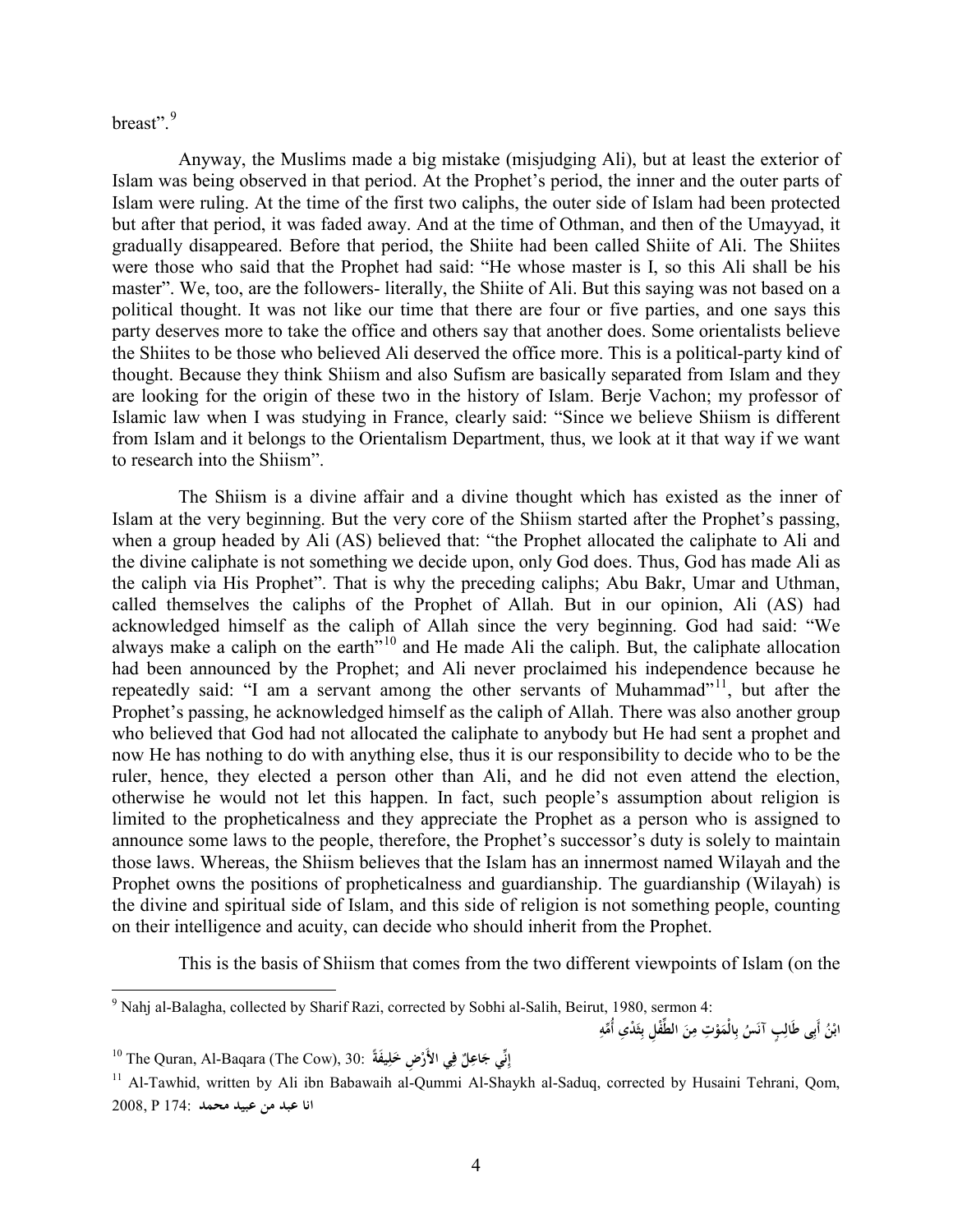one hand) and the religion (on the other hand), thus, its history traces back to Islam (itself) and also the religion in general. Those who say that God assigns any prophet's successor and God assigned Ali as the Prophet's successor via the Prophet, they are considered to be Shiites as the origin of Shiism, but those who say that they can elect the successor are not Shiites. This is the basis of Shiism but later on, different schools of langue, jurisprudence and principle appeared in Shiism and caused disagreements. Therefore, the basis of Shiism existed from the very beginning, at least when the Prophet was alive but there was not anybody called Shiite (Follower) of Ali, there were Ali's partisans but no one particularly named them Ali's Shiite. After the Prophet's passing, Ali's Shiite drew attention.

Based on this misunderstanding, some people think Ali fights to gain the caliphate, no matter he is the real caliph or not, and Ali's Shiite definitely helps him take the office and the caliphate, the same way the three preceding caliphs gained the caliphate. Such people, too, did not pay attention to Ali's wilayah and his spiritual position, and did not recognize him as Allah's Caliph. They said to Ali (AS): "Now that Uthman has died and we do not have a caliph, then you shall be the caliph". Therefore, based on this, they allowed themselves to fight against Ali, many people fought him. Some of them knew who really Ali was, but betrayed him. For example, Talhah and Zubayr were of the close companions of the Prophet and of the Promised Ten wanted the reign of Basrah and Kufah. So they came to Ali when he became the caliph, but since Ali knew them well, he did not assign them to any governmental position, so they triggered the Battle of the Camel (Jamal). No doubt that Aisha; Om-ol-Momenin (Mother of the Believers), was a considerable influence on this happening and since she was the Prophet's wife and had no children, but the Prophet had children born to Khadija and he always talked about Khadija, she was unhappy due to the female jealousy. On the other hand, Fatima (the Prophet's daughter and Ali's wife AS) had children and she and her children always received a lot of attention and kindness from the Prophet. All these acted as stimuli to provoking Aisha into fighting against Ali (AS). It is said that when some people asked her about that event later on, because she always talked about Ali's magnanimity, she answered: "I wish I had not been there and those things had never happened".

Anyway, when Ali became the caliph, some began the Battle of Basra (Camel) against Ali (AS). Not all of them were hostile but they were so dumb and ignorant that when the leg of the camel Aisha was riding on was injured, two or three of them supported that leg in a way that the camel was on their shoulders (in order to show respect). They had such ignorant beliefs. When the battle ended and the dead bodies were on the ground, Talhah saw someone and asked him while he was lying injured: "Do you belong to Ali's army or do you belong to the opposing army?" He said: "I am with Ali". Talhah said: "Since my hand cannot reach Ali's now, give me your hand so that I can redo bayaat with Ali by taking your hand as a representative of Ali". It is obvious that he had admitted his fault and was regretting it, thus, he, at the slightest excuse, wanted to reaffirm his commitment at the last moment. Talhah was one of the well-known disciples and so was Zubair. Zubair was Ali's cousin. Ali called Zubair over from the opposing line (in the battlefield). He came to Ali and Ali asked him: "Do you remember the day we were with the Prophet and then he looked at me while you were complimenting me excessively? You said: I will never leave Ali. And the Prophet said to you: Beware of the day you will thrust your sword into this very Ali". Zubair thought shortly and said: "Yes I do" and continued: "If I remembered what I had said, I would never dare to do so". Then he left the battlefield toward the desert, shedding tears, and never went back to his army. Some people regret like this- but they